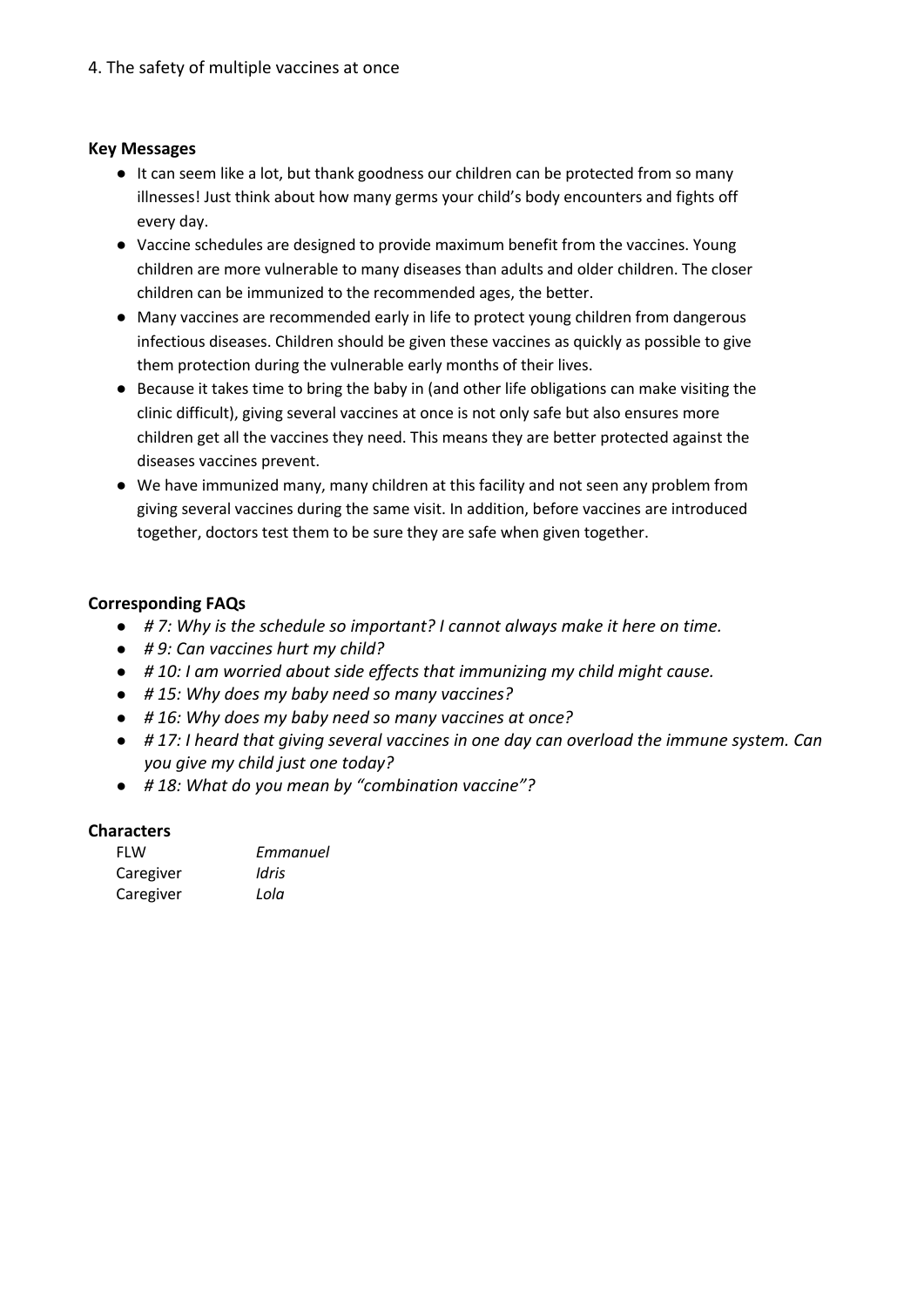### 4. The safety of multiple vaccines at once

**Narrator:** Thanks for listening to Audio Job Aid number four. Coming up you will hear a conversation that takes place when a frontline worker, Emmanuel, makes a visit to a couple, Lola and Idris, who are new parents. They have heard about vaccines but have a few questions, so let's listen to how Emmanuel addresses their concerns and encourages them to ensure that their daughter receives all her immunizations. Throughout the conversation, think about how you would respond to the questions and concerns expressed by the parents. Here's the conversation…

*(audio: knock on the door)*

**Lola:** Yes? How may I help you?

**Emmanuel:** Hello! My name is Emmanuel, and I am a health worker at your local health center. I'm here to discuss your children's health, especially about the importance of immunization.

**Lola:** Oh, okay. My husband and I actually had a lot of questions about immunization. Let me check with Idris to see if he is free now so we can all talk.

#### **Emmanuel:**

*(audio: footsteps, door closes, footsteps)*

- **Idris:** Hello. I'm Idris. My wife tells me that you are from the health center and want to talk to us about vaccines.
- **Emmanuel:** Hello, Idris. Yes, my name is Emmanuel, here you can see my ID I am a frontline health worker, so it is my job to visit everyone in the community to talk about ways to keep our children healthy. I will be happy to answer any questions you have.
- **Idris:** Please come in and have a seat. Yes, my wife and I have some concerns. This is not the first time we have had a visit like this. A few months ago, someone came by saying we needed to vaccinate our baby. Now 3 months later you have come saying the same thing. It seems there are too many vaccines for just a little baby.
- **Emmanuel:** Well, I can understand why you would be concerned about this. It can seem like a lot, but thank goodness our children can be protected from so many illnesses! The moment a baby is born, they are exposed to illnesses that pass from one person to another and are in the environment all around us.

**Idris:** Are these vaccines a cure for these diseases?

**Emmanuel:** Actually, they are a means of prevention. Doctors and scientists have developed vaccines to prepare the body and teach it to fight several dangerous diseases, so even if a vaccinated child comes into contact with a vaccine-preventable disease, he or she will be protected.

**Idris:** But why so many vaccines at the same time?

**Emmanuel:** Because there are so many diseases that can affect children, it is best to give them as much protection as possible at an early age. For this reason, vaccine schedules have been developed to ensure children get the vaccines they need to stay healthy. But we know that caregivers don't have a lot of time to be coming to the health center frequently, so doctors and scientists have tested them to know which ones are safe to give together. This saves you time and ensures that your children get all the vaccines they need!

- **Lola:** But how can her tiny body handle all those vaccines?
- **Emmanuel:** I can see why you might be concerned about that, but consider how many germs your child's body fights off every day. Everything they put in their mouths and everything they touch has germs, but the body fights off many of them but it needs help to fight some others. Vaccines help the body to fight off the germs that can cause very harmful diseases.

**Idris:** But are you sure the vaccines are not harmful?

**Emmanuel:** Vaccines were developed to save lives. Your child may experience some pain at the injection site and sometimes a little swelling or fever may follow, but this is normal and will go away. In fact, there is more potential harm to your child if you delay the vaccines by giving it to them one at a time. During that delay your child might be exposed to the disease and become sick from it.